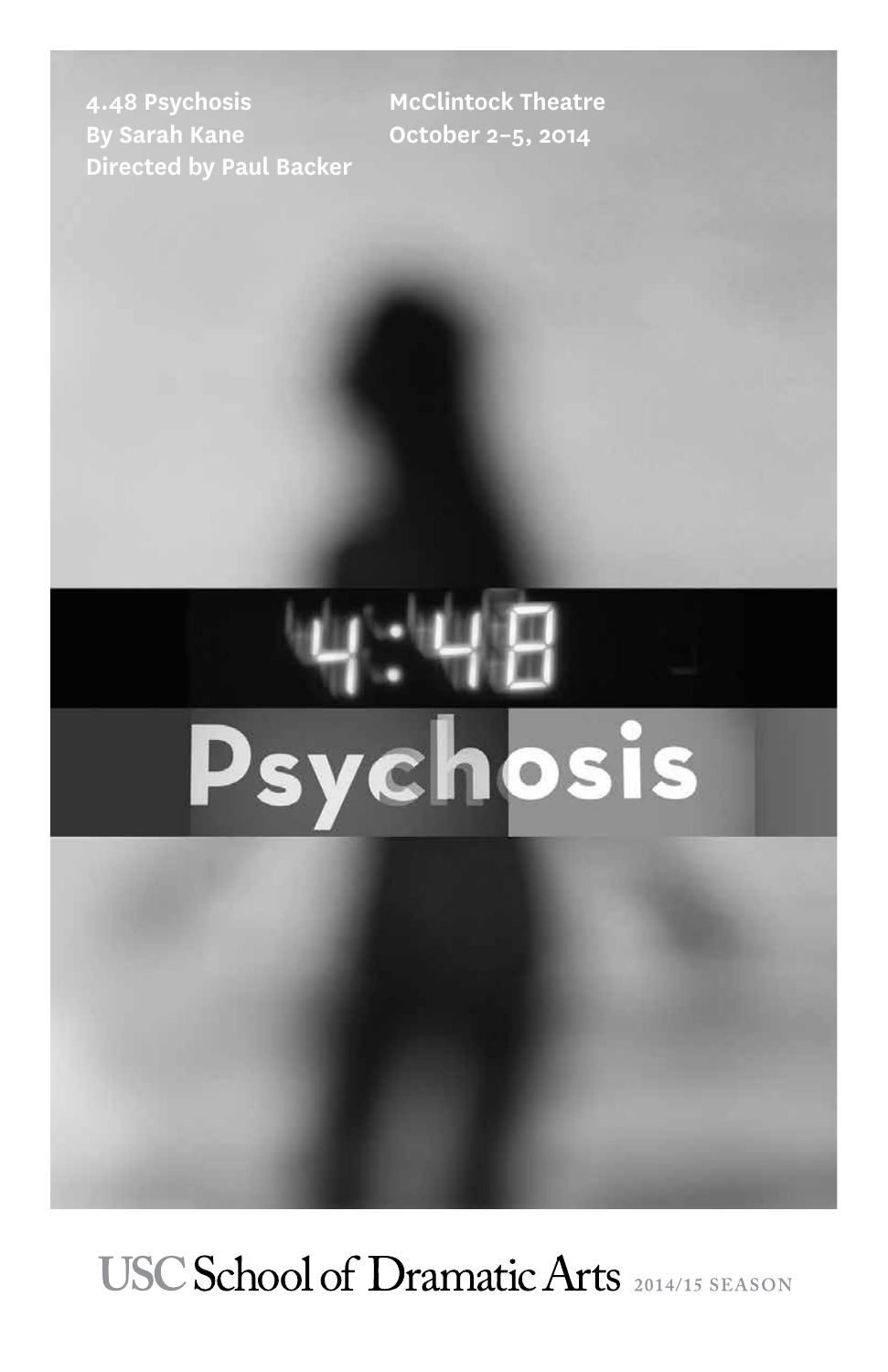# **USC School of Dramatic Arts**

### **PRESENTS**



By Sarah Kane

**WITH** (in alphabetical order)

Delaney Brokman Tara Dervin Michael DiNardo Caroline Dingwall Margaret Kelly Isabel Lemon Rebecca Mellinger Anna Pazderski Katie Peabody Jared Sandler

**SCENIC DESIGN** Sarah Steinman

**COSTUME DESIGN** Tina Haatainen-Jones

**LIGHTING DESIGN** Liam Sterbinksy

**SOUND DESIGN** Emma Bramble **PRODUCTION/VIDEO DESIGN** Nicholas Santiago

**STAGE MANAGER** Jessica Major

**DIRECTED BY** Paul Backer

McClintock Theatre October 2-5, 2014

Produced by special arrangement with Casarotto Ramsay & Associates Ltd.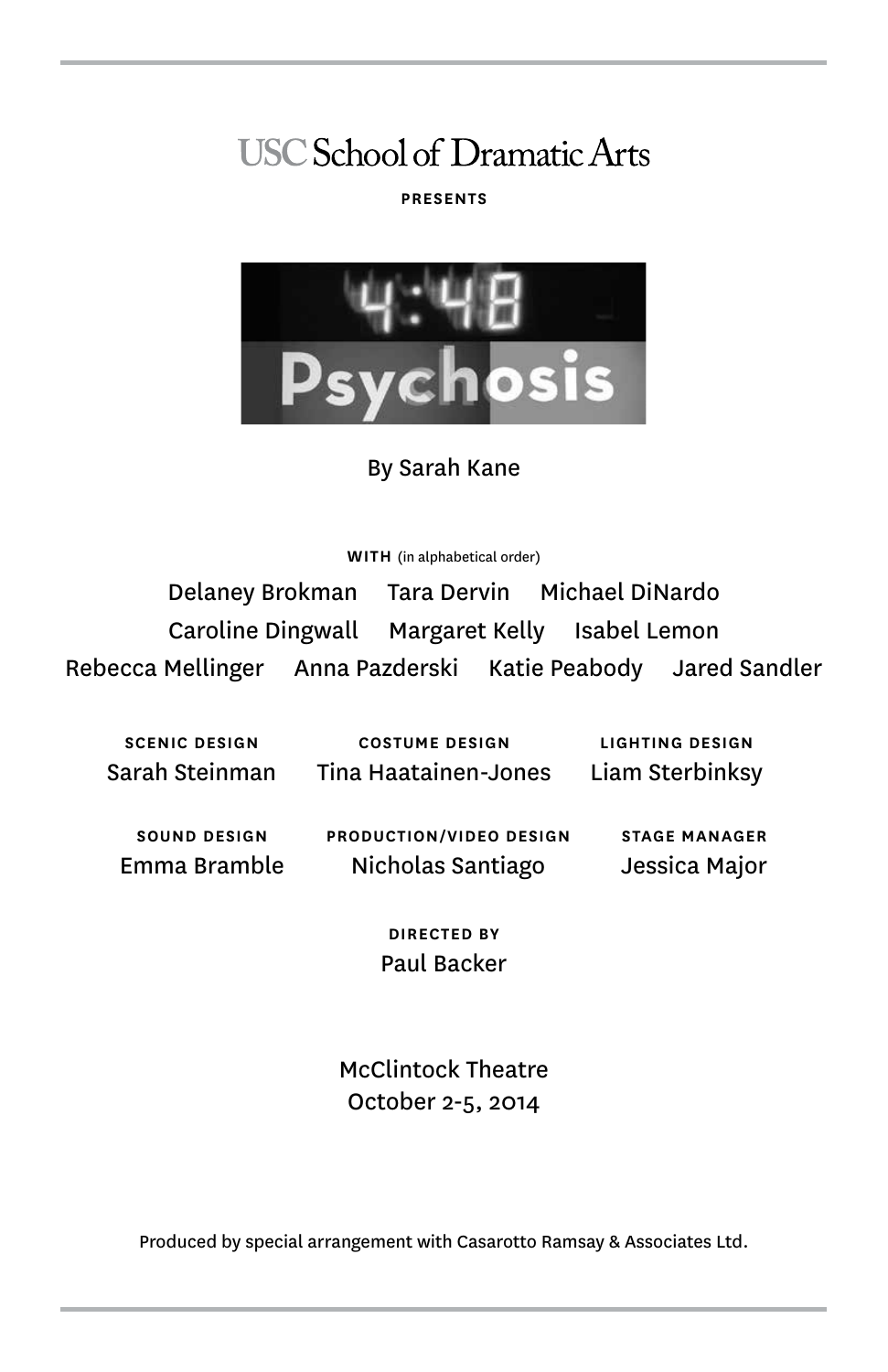**Cast of Characters**

(in order of appearance) Delaney Brokman Tara Dervin Michael DiNardo Caroline Dingwall Margaret Kelly Isabel Lemon Rebecca Mellinger Anna Pazderski Katie Peabody Jared Sandler

> **Time** The present

**Place** Inside the "suicidal mind"

There will be no intermission.

Please be advised that this production contains adult language and themes.

### **PRODUCTION STAFF**

Vocal Coach | Andrea Odinov Fuller Movement Coach | Anastasia Coon Scenic Artist | Sarah Steinman Assistant Stage Manager | Kat Brannan-Williams Scenic Production Assistant | Michelle Black Costume Production Assistant | Marly Hall Sound & Projection Production Assistant | Jacob Magnin Crew | Sarah Fanella, Cyrus Hobbi, Gwendolyn Brook Lewis, Abigail Mark, Bennett Saltzman

### **DIRECTOR'S BIO**

**Dr. Paul Backer** is an Associate Professor of Theatre Practice and Director of Undergraduate Voice and Movement at the USC School of Dramatic Arts. He has worked as an actor, director and in production on stage, television and film, and was the Artistic Director of the Ojai Shakespeare Festival for 16 years. At USC, he last directed *Fefu and Her Friends* by Maria Irene Fornés.

### **AUTHOR'S BIO**

**Sarah Kane** (1971-1999) was a British playwright who exploded into the theatre world in 1995 with her first play *Blasted*, written when she was 23. In the course of her short career during the 1990s, her plays were brilliant, experimental and controversial, possessing a sense of wickedly funny "gallows humor." They were highly influential on a new generation of theatre artists. Suffering from depression her entire life, she wrote *4.48 Psychosis* as a "theatrical poem" to try to depict on stage the "inner drama" and struggle of a suicidal mind. A few weeks after completing the play, she took her life while in a psychiatric hospital.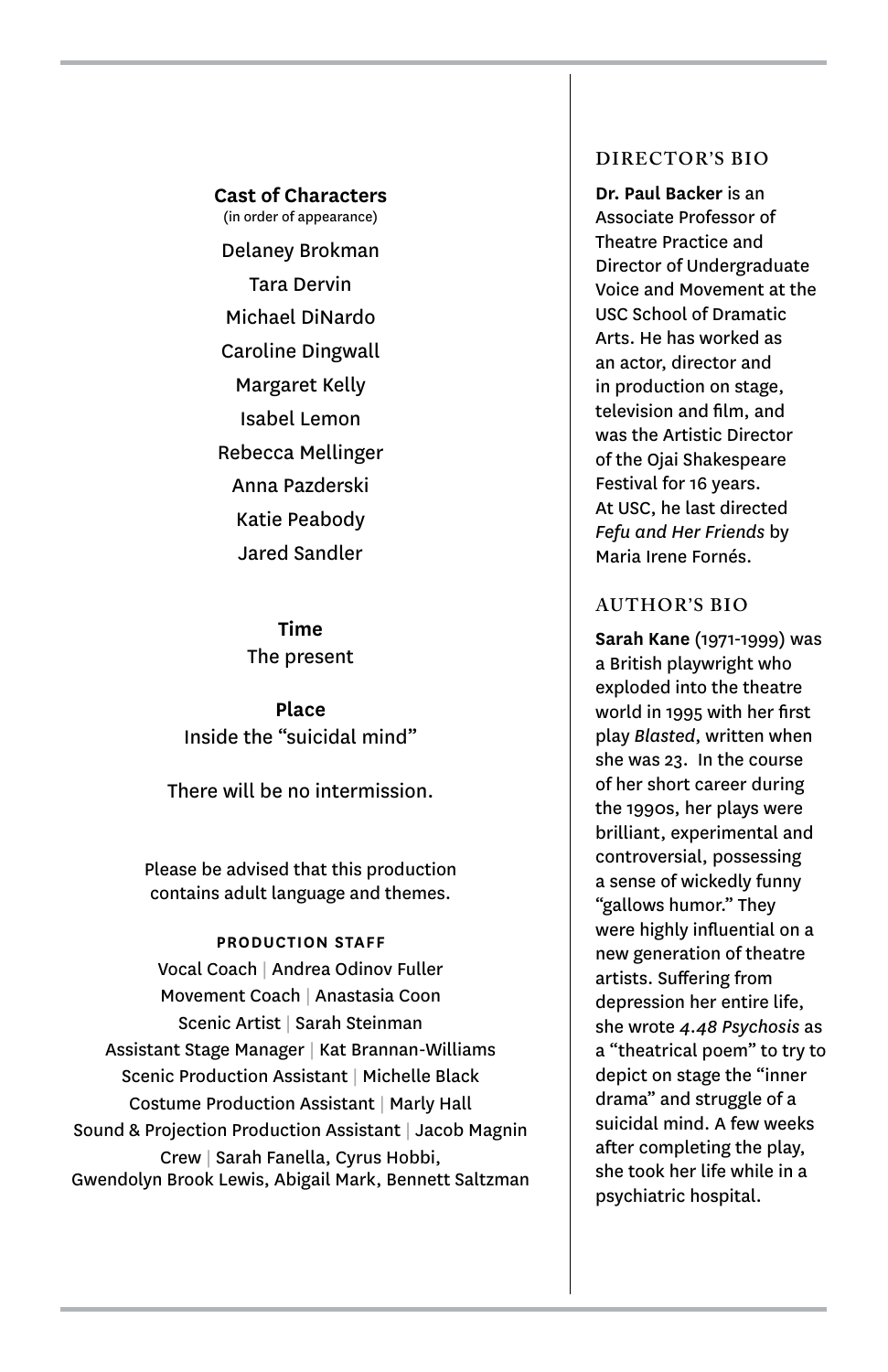### **NOTES**

### **Sarah Kane on** *4.48 Psychosis***:**

"[It's] about a psychotic breakdown and what happens to a person's mind when the barriers which distinguish between reality and different forms of imagination completely disappear, so that you no longer know the difference between your waking life and your dream life….[a] split between one's consciousness and one's physical being. For me that's what madness is about….the only way back to any kind of sanity is to connect physically with who you are emotionally, spiritually and mentally…. On the whole [my plays] are about love and about survival and about hope." (Interview with Nils Tabert)

### **Sarah Kane on Depression:**

"Through being very, very low comes an ability to live in the moment because there isn't anything else. What do you do if you feel the truth is behind you? Many people feel depression is about emptiness, but actually it's about being so full that everything cancels itself out. You can't have faith without doubt, and what are you left with when you can't have love without hate?..."

"I think depression is quite a healthy state of being because all it reflects is a completely realistic perception of what's going on. (*Laughs*) I think to a certain degree you have to deaden your ability to feel and perceive. In order to function you have to cut out at least one part of your mind. Otherwise you'd be chronically sane in a society which is chronically insane. I mean look at Artaud. That's your choice: Go mad and die or function but be insane. What is actually insane?"

"To create something beautiful about despair or out of a feeling of despair is for me the most hopeful life-affirming thing a person

can do. Because the expression of that despair is part of the struggle against it, the attempt to negate it." (Interviews with Nils Tabert)

### **Edwin S. Shneidman,**  *The Suicidal Mind* **(1996):**

"In almost every case, suicide is caused by pain, a certain kind of pain — *psychological* pain, which I call *psychache*. Furthermore, this psychache stems from thwarted or distorted psychological *needs*. In other words, suicide is chiefly a drama in the mind.…. Suicide is the result of an interior dialogue…. It is almost as though the suicidal drama were autonomously writing itself, as though the *play* had a mind of its own."

"Every night I am sane. If only I could get out of this enchanted chair, it would last. I should be a man again.... For now that I am myself I can remember that enchanted life, thought while I was enchanted I could not remember my true self." (C. S. Lewis, *The Silver Chair*)

"While ye have light, believe in the light, that ye may be the children of light." (*The Bible,* John 12:36)

"Remember the clear light, the pure clear white light from which everything in the universe comes, to which everything in the universe returns… Let go into the clear light, trust it, merge with it. It is your own true nature, it is home."

(*The Tibetan Book of the Dead)*

"One lifts up the curtain, and passes to the other side, — that is all!" **(**Goethe, *The Sorrows of Young Werther)*

### **SPECIAL THANKS**

Dr. Summer Neilson Moshy, Dr. Mary Weathers.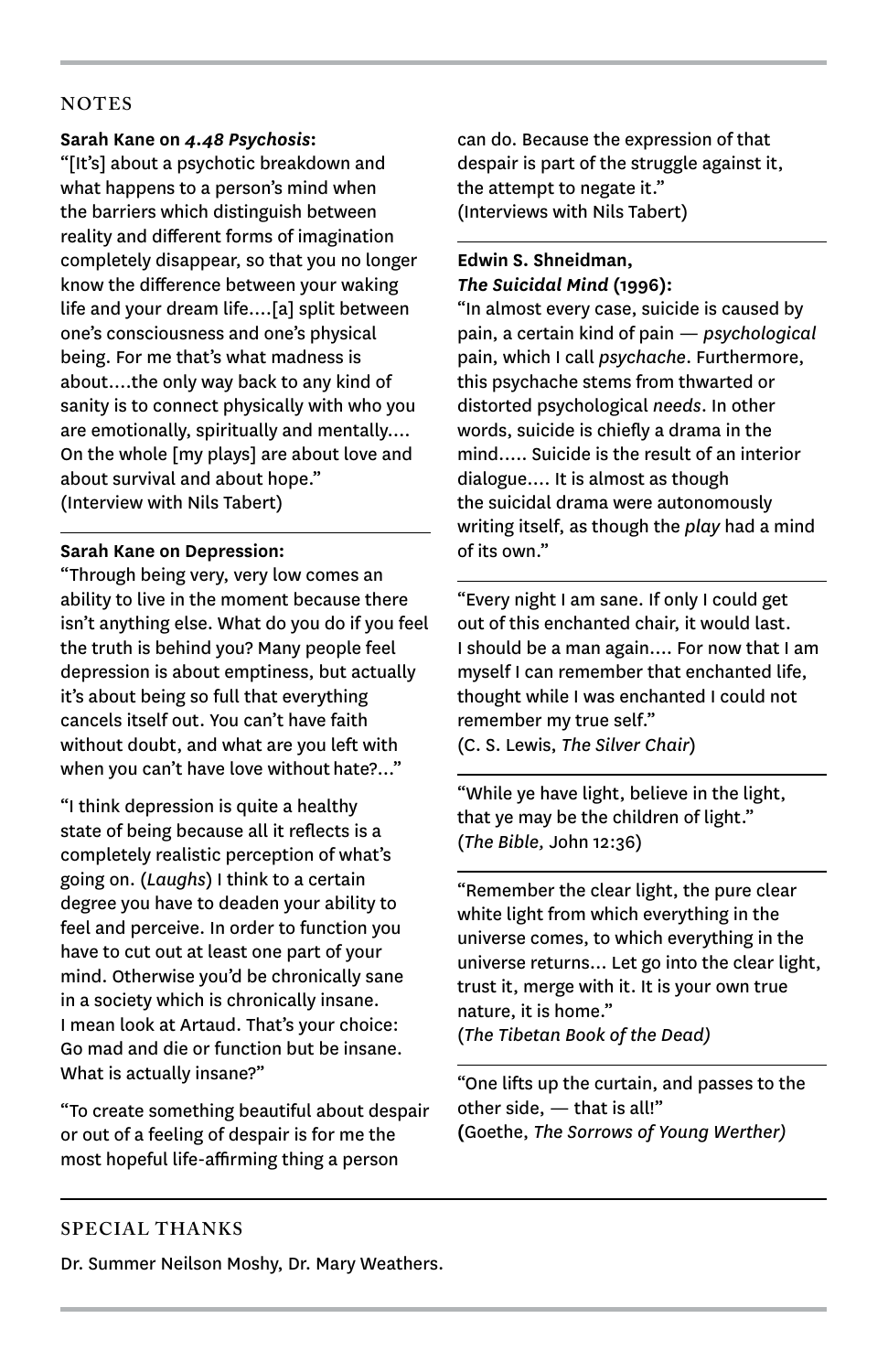## **USCSchool** of Dramatic Arts

### **DEAN** Madeline Puzo

### **ASSOCIATE DEANS**

Associate Professor of Theatre Practice David Bridel (Director of MFA in Acting) Professor Sharon Marie Carnicke Professor Velina Hasu Houston (Director of Dramatic Writing)

### **ASSOCIATE PROFESSORS**

Meiling Cheng (Director of Critical Studies) Oliver Mayer

### **ASSISTANT PROFESSORS**

Luis Alfaro Takeshi Kata Tom Ontiveros Sibyl Wickersheimer

### **PROFESSORS OF THEATRE PRACTICE**

Andrei Belgrader Natsuko Ohama Andrew J. Robinson

### **ASSOCIATE PROFESSORS OF THEATRE PRACTICE**

Philip G. Allen Paul Backer (Director of Undergraduate Voice and Movement) Brent Blair (Director of MA in Applied Theatre Arts) Elsbeth M. Collins (Director of Production) Anita Dashiell-Sparks Christina Haatainen-Jones (Director of Design) Joseph Hacker Duncan Mahoney (Technical Director) Mary-Joan Negro (Director of BA Acting Courses) Jack Rowe (Artistic Director, Director of BFA Acting Courses) Stephanie Shroyer (Associate Artistic Director) Eric Trules

### **ASSISTANT PROFESSORS OF THEATRE PRACTICE** Randy Mell John DeMita David Warshofsky

### **ADJUNCT/PART-TIME FACULTY OF THEATRE PRACTICE**

Tony Abatemarco, Rob Adler, Patricia Bahia, Robert Bailey, Joe Bays, Andrew Borba, Jason Robert Brown, Tom Buderwitz, Anne Burk, Frank Catalano, Paula Cizmar, Anatasia Coon, Debra DeLiso, Kathleen Dunn-Muzingo, Frank Dwyer, Dan Fishbach, Jeff Flowers, David Franklin, Parmer Fuller, Caitlin Gannon, Terry Gordon, Andrew J. Henkes, Michael Keenan, Mary K Klinger, Shishir Kurup, Edgar Landa, Vicki Lewis, Helene Lorenz, Heather Lyle, Marjo-Riikka Makela, Babette Markus, Kevin McCorkle, Debbie McMahon, Laurel Meade, Lauren Murphy, Ntare Guma Mbaho Mwine, Patrick Pankhurst, Leah Piehl, John Rubinstein, Mady Schutzman, Janet Shulman, Colin Sieburgh, Zachary Steel, Jason Thompson, Ella Turenne, Laura Vena, Matt Walker, Julie Welch

**Courtesy Joint Appointments:** Thomas G. Cummings, Larry E. Greiner (Emeritus), Bruce Smith **Emeriti Faculty:** Don Llewellyn, Eve Roberts, Robert R. Scales, James Wilson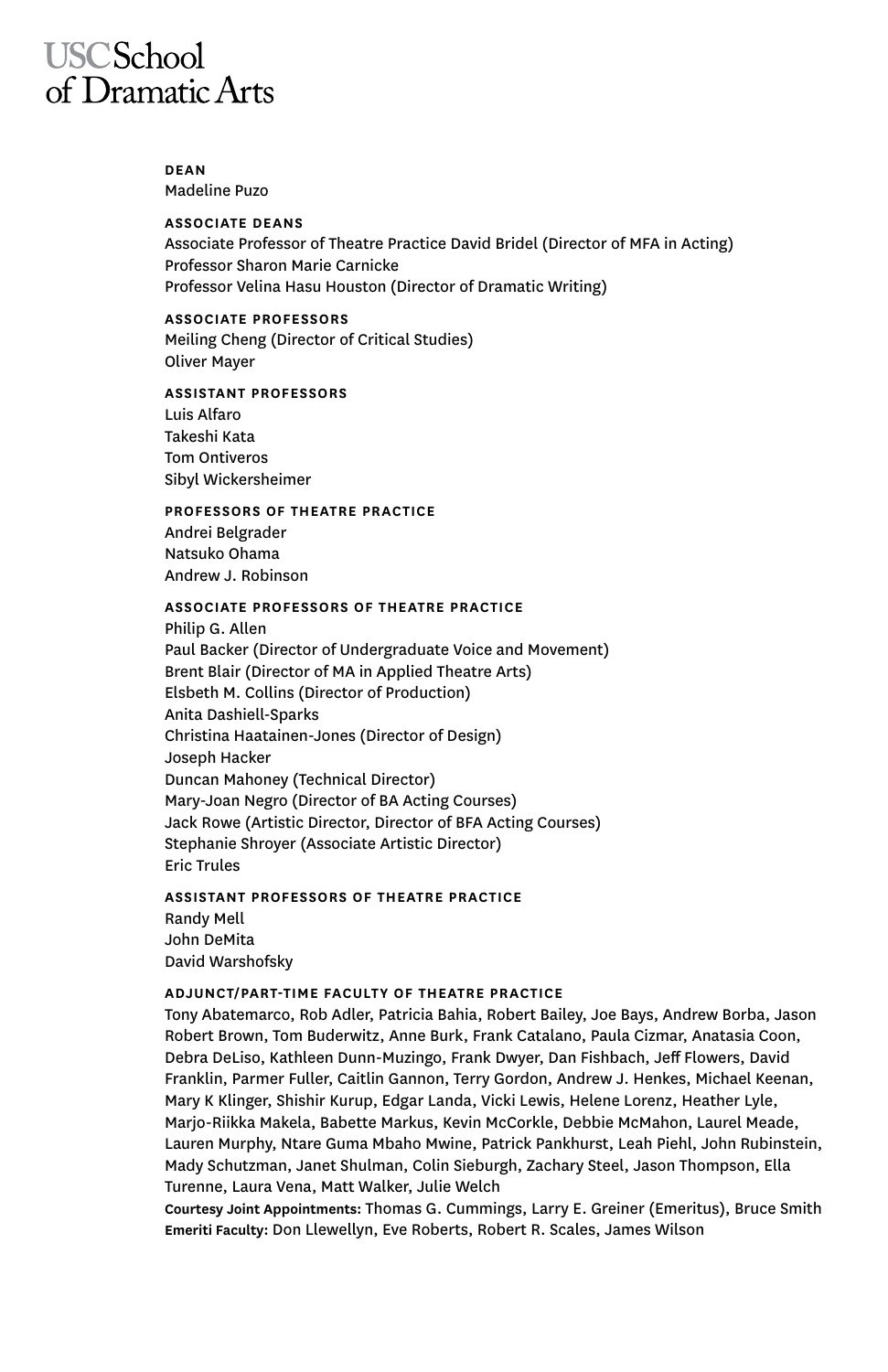### **BOARD OF COUNCILORS**

Patrick J. Adams David Anderle Lisa Barkett Todd Black Tim Curry Tate Donovan Michele Dedeaux Engemann (Founding Chair) Michael Felix Greg Foster Michael Gilligan Robert Greenblatt Susan A. Grode Donna Isaacson Mark Kogan Gary Lask Sheila Lipinsky Martin Massman Jimmy Miller Madeline Puzo Thomas Schumacher James D. Stern Andy Tennant Allison Thomas Rik Toulon Richard Weinberg (Chair)

### **PARENT AMBASSADORS**

Suzanne Bruce, MD & Malcolm Waddell Anne Helgen & Michael Gilligan Ernest & Raphael Morgan Teri & Byron Pollitt Lauren & David Rush Therese Rosenblatt & Marshall Sonenshine

### **STAFF**

### **DEAN'S OFFICE**

*Executive Assistant to the Dean* Karita Pablik *Administrative Assistants* Michele Medina, Luisa Sanchez *Information Technology Director* Prakash Shirke

### **ACADEMIC & STUDENT AFFAIRS**

*Assistant Dean* Lori Ray Fisher

*Director of Academic & Student Services* Sergio Ramirez *Academic Advisors* Daniel Leyva, Isaac Vigilla *Scheduling Coordinator* Helga Matthews *Internship & Special Programs Coordinator* Meghan Laughlin *Office Manager* Mabel Lopez

### **BUSINESS AFFAIRS**

*Assistant Dean* Virginia Ross *Business Administrator/Home Dept. Coordinator* Crystal Balthrop

### **COMMUNICATIONS**

*Assistant Dean* Delphine Vasko *Director of Print and Digital Media* Stacey Wang Rizzo *Graphic Designer* Christopher Komuro

### **DEVELOPMENT**

*Assistant Dean* Sara Fousekis *Director of Major Gifts* Billie Ortiz *Director of Donor Relations* Kimberly Muhlbach *Director of Special Events* Marissa Gonzalez *Development Research Assistant* Maggie Abrego-Bellis *Development Assistant* Kathy Morgan

### **PRODUCTION**

*Assistant Technical Directors* Michael Etzrodt, Michael Wiskow *Theatre Manager* CB Borger *Asst. Theatre Managers* Fionnegan Justus Murphy, Christopher Paci *Costume Shop Manager* Howard Schmitt *Costume Technicians* Charlotte Stratton, JoEllen Skinner *Scenic Charge Artist* Vika Teplinskaya *Properties Manager* Hannah Burnham



### **ABOUT THE SCHOOL**

Located in Los Angeles, a city synonymous with artistic innovation and excellence, the top-ranked USC School of Dramatic Arts is a leader in dramatic arts education. The School uniquely blends artistic training in a conservatory environment with worldclass faculty artists and the full academic experience found only within a major research university. This close-knit, supportive environment offers students the freedom to explore their artistic passions. Through programs of the highest caliber, as well as initiatives that provide access to professional experience, students are prepared for leadership in every facet of dramatic arts. For more information, please visit http://dramaticarts.usc.edu.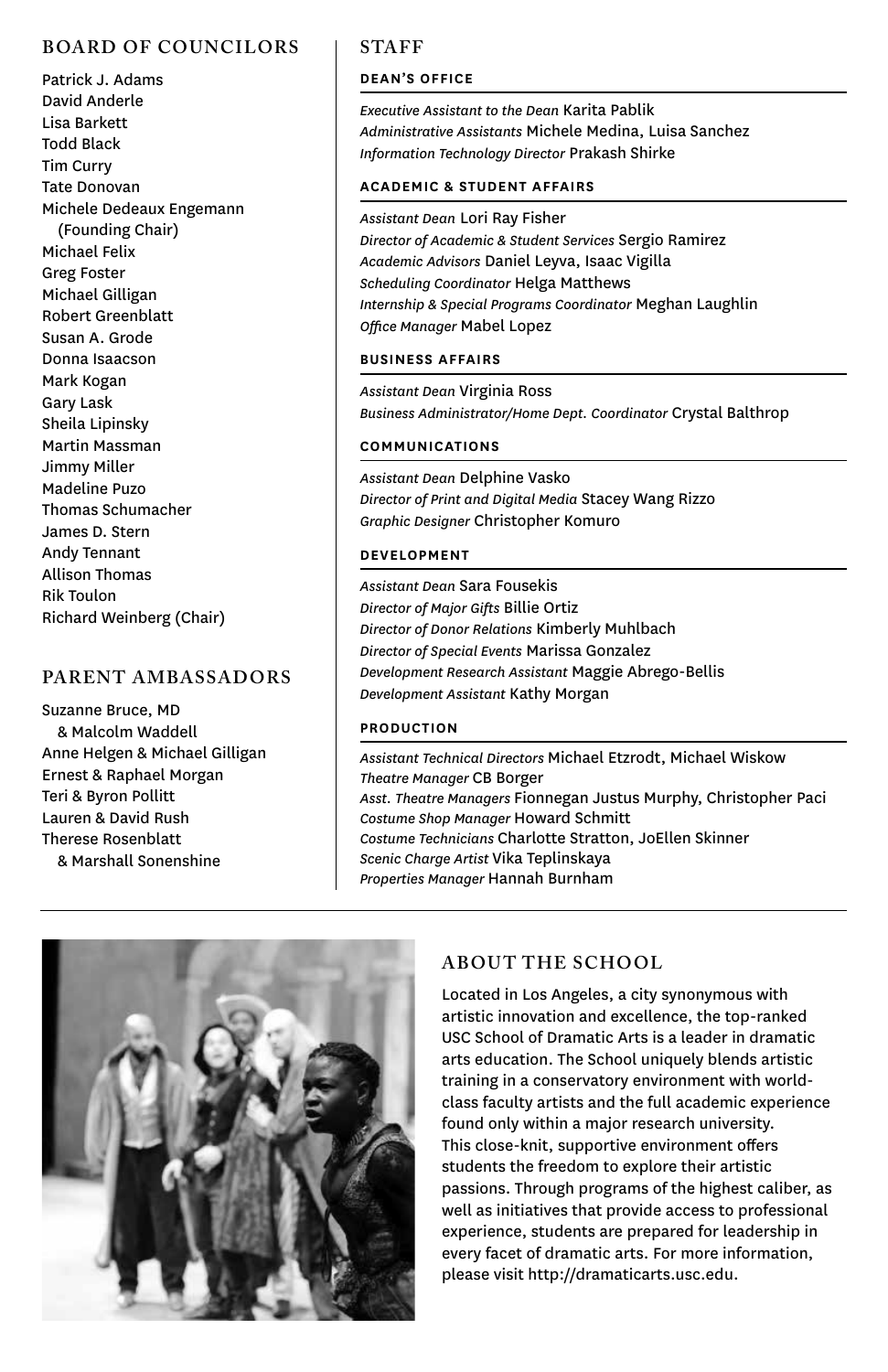### **SUPPORTERS OF DRAMATIC ARTS**

The USC School of Dramatic Arts would like to recognize the generosity of the following individuals and organizations who have supported the School with a gift of \$1,000 or more over the past year towards core annual programs such as production, guest artists, scholarship and the Dean's Strategic Fund. We recognize at the visionary level those donors whose tremendous generosity has reached the cumulative giving level of \$1 million+ and whose foresight and extraordinary commitment has helped secure our role as one of the leading dramatic arts programs in the country and laid the foundation for our continued prominence and future achievements.

### **VISIONARY CIRCLE**

Dr. & Mrs. Peter Bing and the Anna H. Bing Living Trust George N. Burns Trust Katherine B. Loker Robert & Elizabeth Plumleigh *in memory of Karen Plumleigh Cortney*

### **SEASON SPONSORS**

The Ahmanson Foundation Steve & Abbey Braverman Eric T. Kalkhurst & Nora K. Hui Craig & Jennifer Zobelein

### **EXECUTIVE PRODUCERS**

Richard & Lori Berke Michael & Debbie Felix Brian & Dianne Morton Sally & Howard Oxley *in honor of Dean Madeline Puzo* Therese Rosenblatt & Marshall Sonenshine Richard & Diane Weinberg

### **PRODUCERS**

Anonymous Barnett Charitable Foundation MaryLou Boone *In memory of John R. Bukowiec* Tate Donovan Roger & Michele Dedeaux Engemann Mark J. & Elizabeth L. Kogan Philanthropic Fund Gary & Karen Lask Sheila & Jeff Lipinsky Ernest & Raphael Morgan Susie & Alex Pilmer David & Lauren Rush Jim & Leslie Visnic

### **DIRECTORS**

Anonymous David Anderle Randolph & Ellen Beatty Todd Black & Ruth Graham Black Suzanne Bruce, MD & Malcolm Waddell Gregory & Marci Foster Marvin & Cookie Friedman Anne Helgen & Michael Gilligan Susan A. Grode Tom & Noelle Hicks Donna Isaacson Alexander & Megan LoCasale Jimmy & Cheryl Miller Oscar & Mary Pallares Teri & Byron Pollitt Aileen & James Reilly Robert R. Scales *in memory of Suzanne Grossmann Scales* David & Rebecca Scaramucci Thomas Schumacher James D. Stern Allison Thomas & Gary Ross Rik Toulon Nancy & Peter Tuz J.W. Woodruff and Ethel I. Woodruff Foundation

### **PATRONS**

Patrick J. Adams Anonymous The Emanuel Bachmann Foundation Angela & Amir Bozorgmir Barbara Cotler Gail & Jim Ellis *in honor of Madeline Puzo* Paula Holt Elizabeth C. Noble Teri & Gary Paul Eddie & Julia Pinchasi Meredith & Drew Rowley Ruth Tuomala & Ernest Cravalho

### **ANGELS**

Mohammed & Elizabeth Anis Susan & David Berck John & Leslie Burns Sara Bancroft-Clair & Pierson Clair Linda Chester & Kenneth Rind *in honor of Howard & Sally Oxley* Caroline Jin Choi Adrienne H. Cohen The Del Conte Family Debra & Gary Fields *in honor of Lauren Fields* Richard Frankosky & Elaine Eliopoulos Laurie & William Garrett Ashley & Shelley Grant *in honor of Zachary Grant* Molly & David Helfet Jeffrey P. McKee Foundation David & Debra Jensen James & Margaret Kelly The Bridges Larson Foundation John & Laura Langford Steve & Cynthia Lynch Marguerite E. Maclntyre Scott S. Mullet & Jenelle Anne Marsh Gordon & DeEtte Mountford Robert & Debbie Myman Sylvia Neil *in honor of Richard Weinberg & Diane Stilwell* Andrew J. & Irene Robinson Robert & Mary Ellen Rowan Cyndy & John Scotti Rick & Jeanne Silverman Nancy Sinatra, Sr. *in honor of my niece Dean Puzo* Carol and Grover Wilson Linda Yu

### **DONATIONS IN KIND**

Jean A. Black Els Collins Jeffrey de Caen Rosemary Gabledon Mark Malan Judith Parker Tamara Ruppart & Kevin Zvargulis